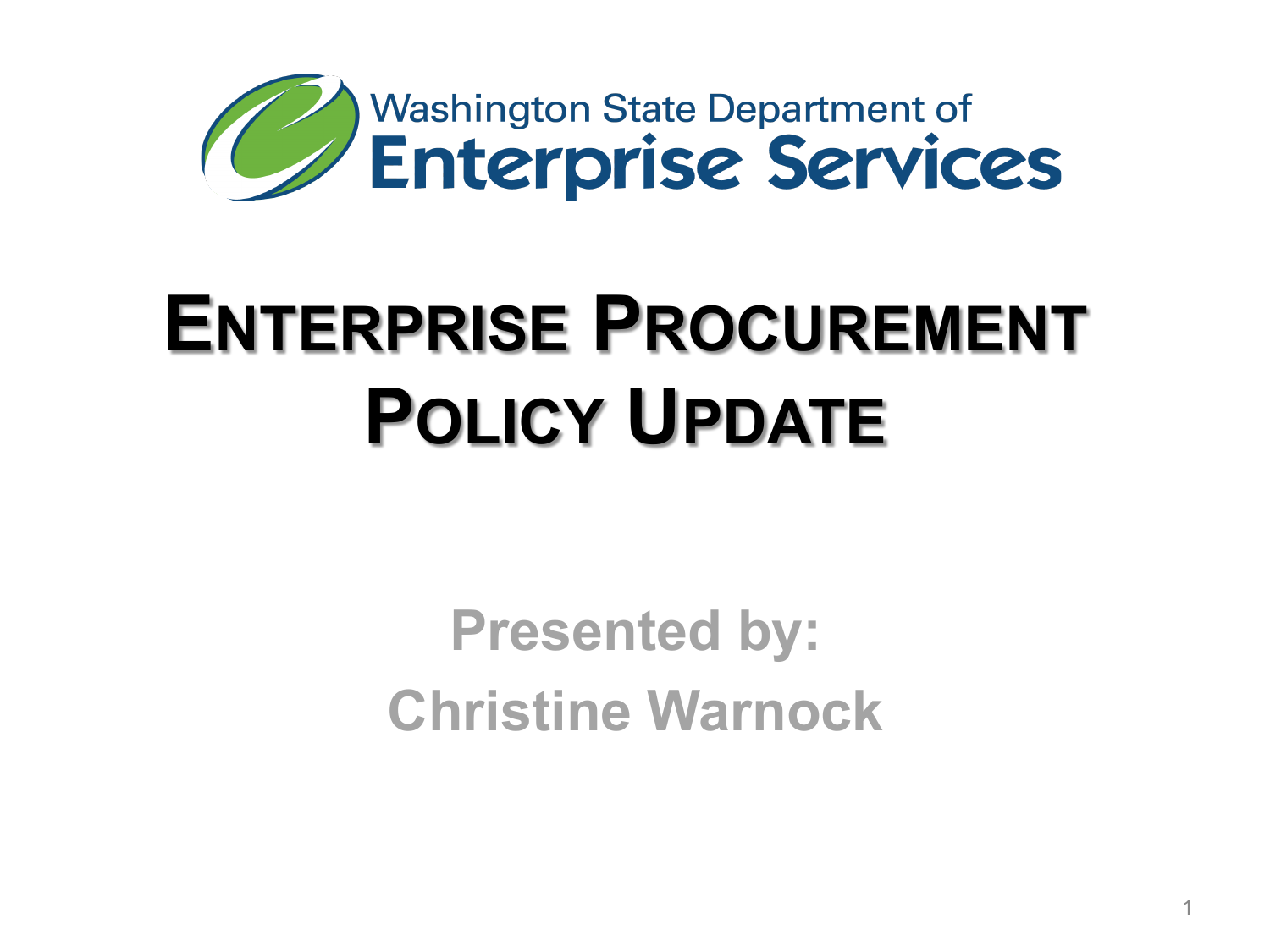#### *Policy Updates*

| <b>Policy</b>                                         | <b>Next Steps</b>                                                                                                                   | <b>Target Completion Date</b> |
|-------------------------------------------------------|-------------------------------------------------------------------------------------------------------------------------------------|-------------------------------|
| <b>Contract Management</b>                            | <b>Policy Team adding detail, based</b><br>$\bullet$<br>on internal review<br>Share final policy with<br>$\bullet$<br>stakeholders. | <b>TBD</b>                    |
| <b>Procurement Bonds</b>                              | Share final policy with stakeholders.                                                                                               | <b>March 2021</b>             |
| <b>Refresh of Complaints &amp;</b><br><b>Protest</b>  | Share final policy with stakeholders.                                                                                               | <b>March 2021</b>             |
| <b>Refresh of Emergency</b><br><b>Purchases</b>       | Share final policy with stakeholders.                                                                                               | <b>March 2021</b>             |
| <b>Refresh of Agency Contract</b><br><b>Reporting</b> | Share final policy with stakeholders.                                                                                               | <b>March 2021</b>             |



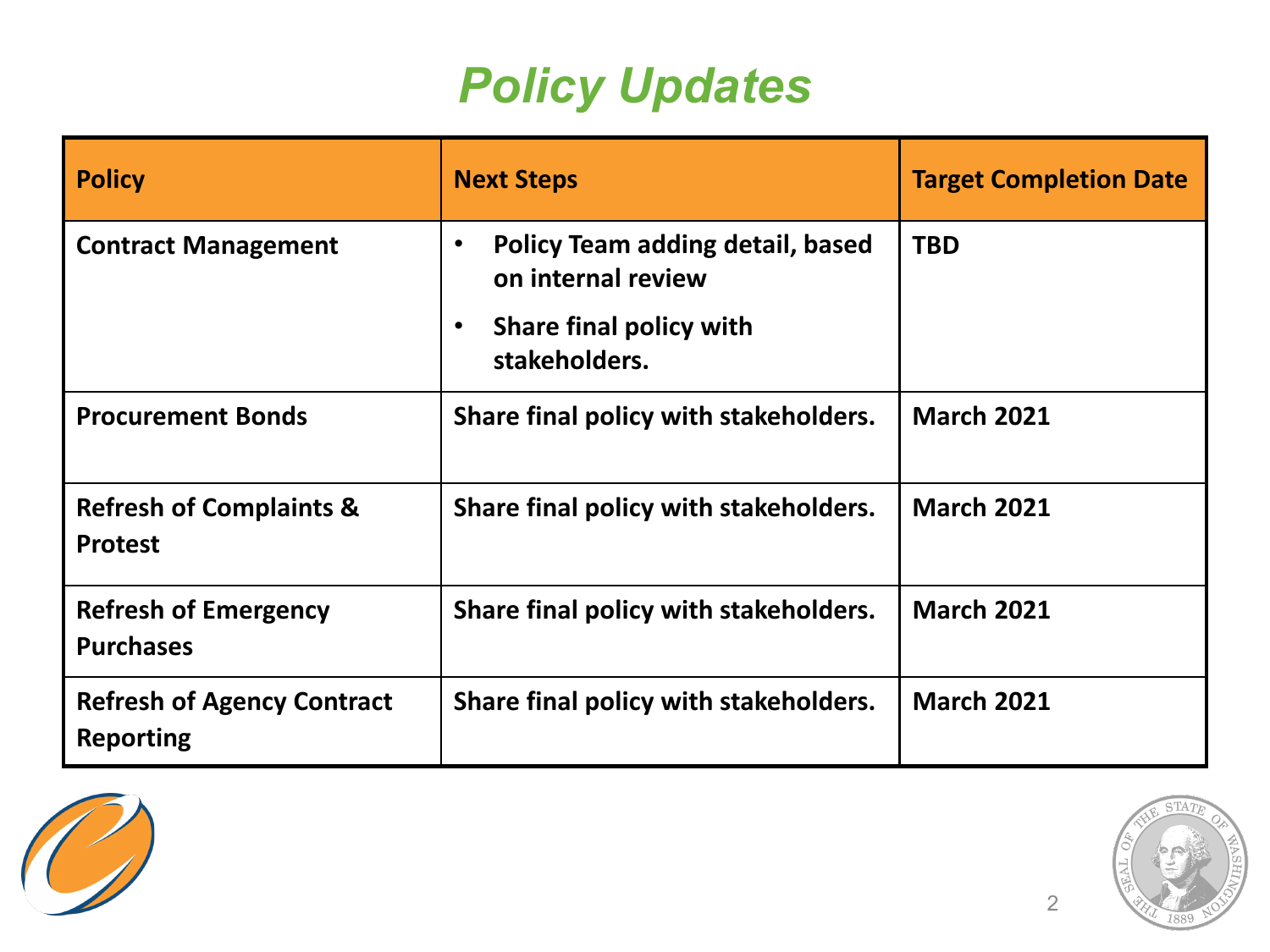

# *Supplier Diversity Policy*

#### **Background**

#### **Governance:**

- State Law **[RCW 39.26.090\(6\)](https://app.leg.wa.gov/RCW/default.aspx?cite=39.26.090)**
- State Law **[RCW 39.26.005](https://app.leg.wa.gov/RCW/default.aspx?cite=39.26.005)**
- State Law **[RCW 39.26.240](http://app.leg.wa.gov/RCW/default.aspx?cite=39.26.240)**
- State Law **[RCW 39.26.245](https://apps.leg.wa.gov/rcw/default.aspx?cite=39.26&full=true#39.26.245)**
- State Law **[RCW 39.26.160\(3\)\(b\)](https://app.leg.wa.gov/RCW/default.aspx?cite=39.26.160)**
- State Law **[RCW 43.60A.200](https://app.leg.wa.gov/RCW/default.aspx?cite=43.60A.200)**
- **[Executive Order 19-01](https://www.governor.wa.gov/sites/default/files/exe_order/19-01_VeteranAndMilitaryFamily%20.pdf)**
- **[Executive Order 13-01](https://www.governor.wa.gov/sites/default/files/exe_order/eo_13-01.pdf)**
- **[DES Policy 210-01](mailto:https://des.wa.gov/sites/default/files/public/documents/About/Procurement_reform/Policies/DES-210-01AgencyContractReporting.pdf?=c04df)**



Washington State Office of

*A* **MINORITY &<br>WOMEN'S<br>Business Enterprises** 

- **Business Diversity Subcabinet, Community of Practice Model Policies**
- **Disparity Study**

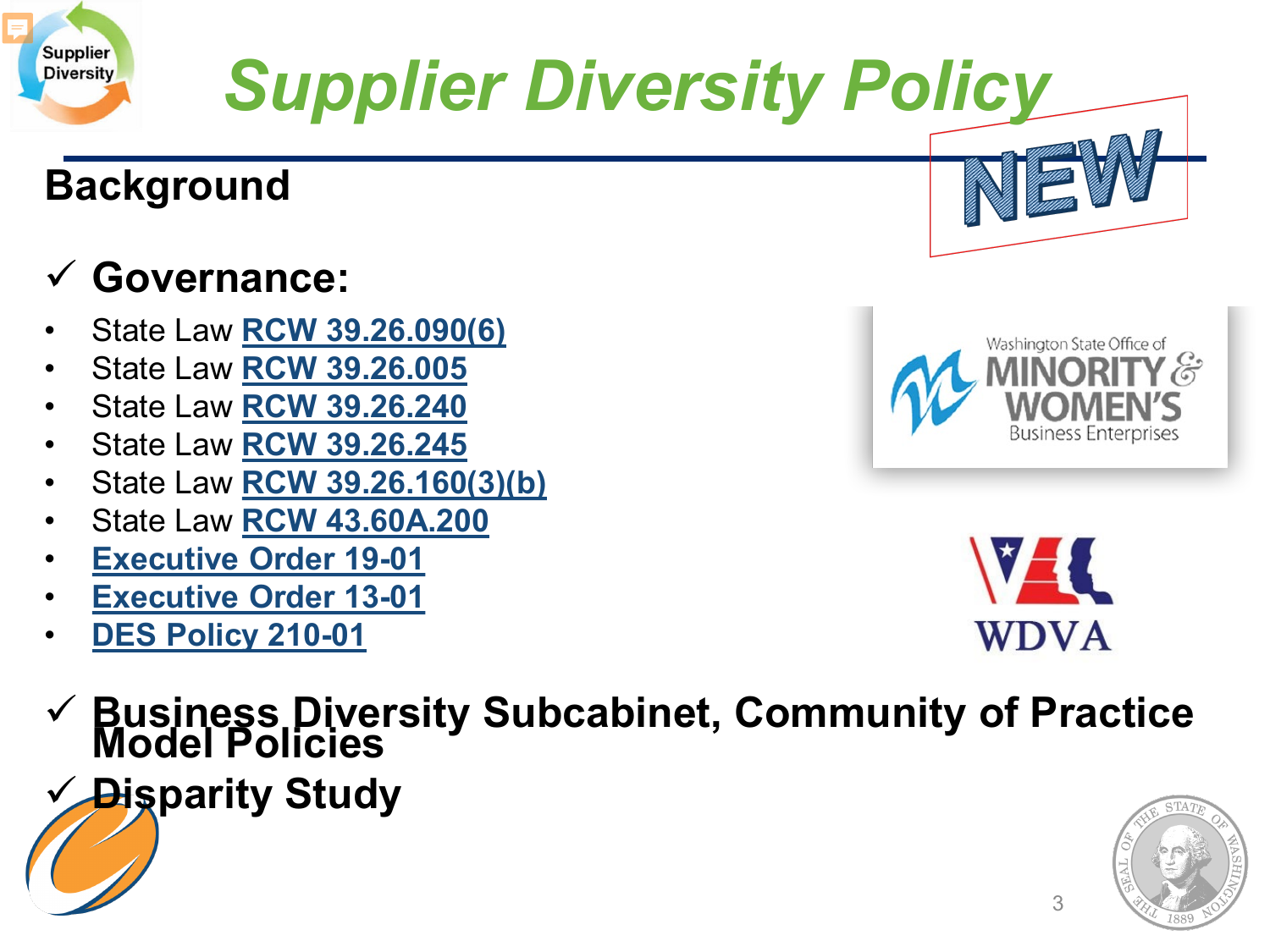Activities completed to date:

- Concept shared at 10/23/19 policy workshop
- Outline of policy topic areas developed
- Policy outline shared at 6/30/20 policy workshop
- Developed internal work team
- Assigned topic areas for policy development
- Project schedule



Supplier **Diversity** 

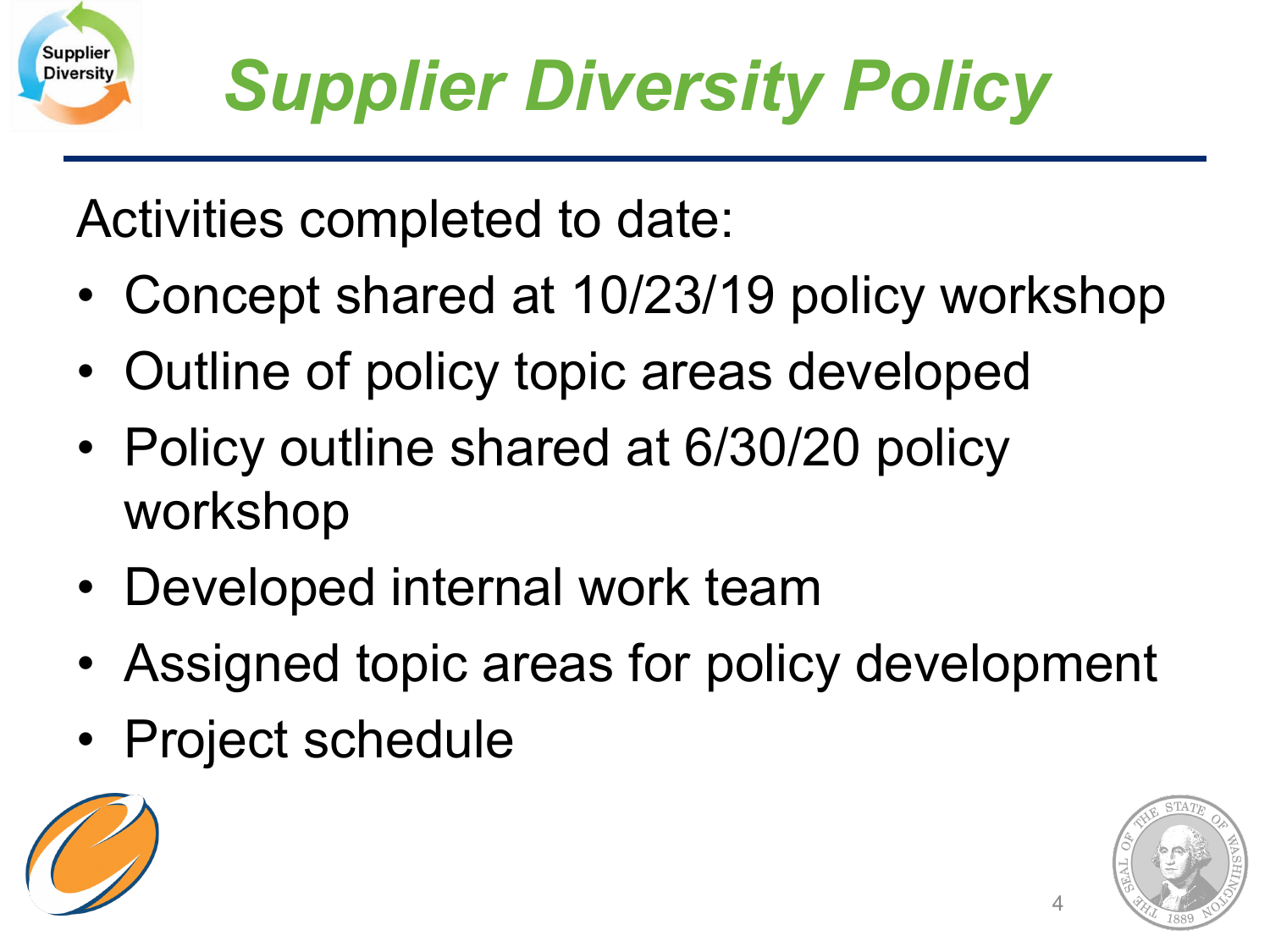

# *Supplier Diversity Policy*

## **Current Work:**

- Research
- Draft for initial topic areas:
	- Forecasting
	- Outreach
	- Unbundling
	- Inclusion Plans
	- Contract Language
- Internal Team huddles weekly

DES Team huddles every two weeks

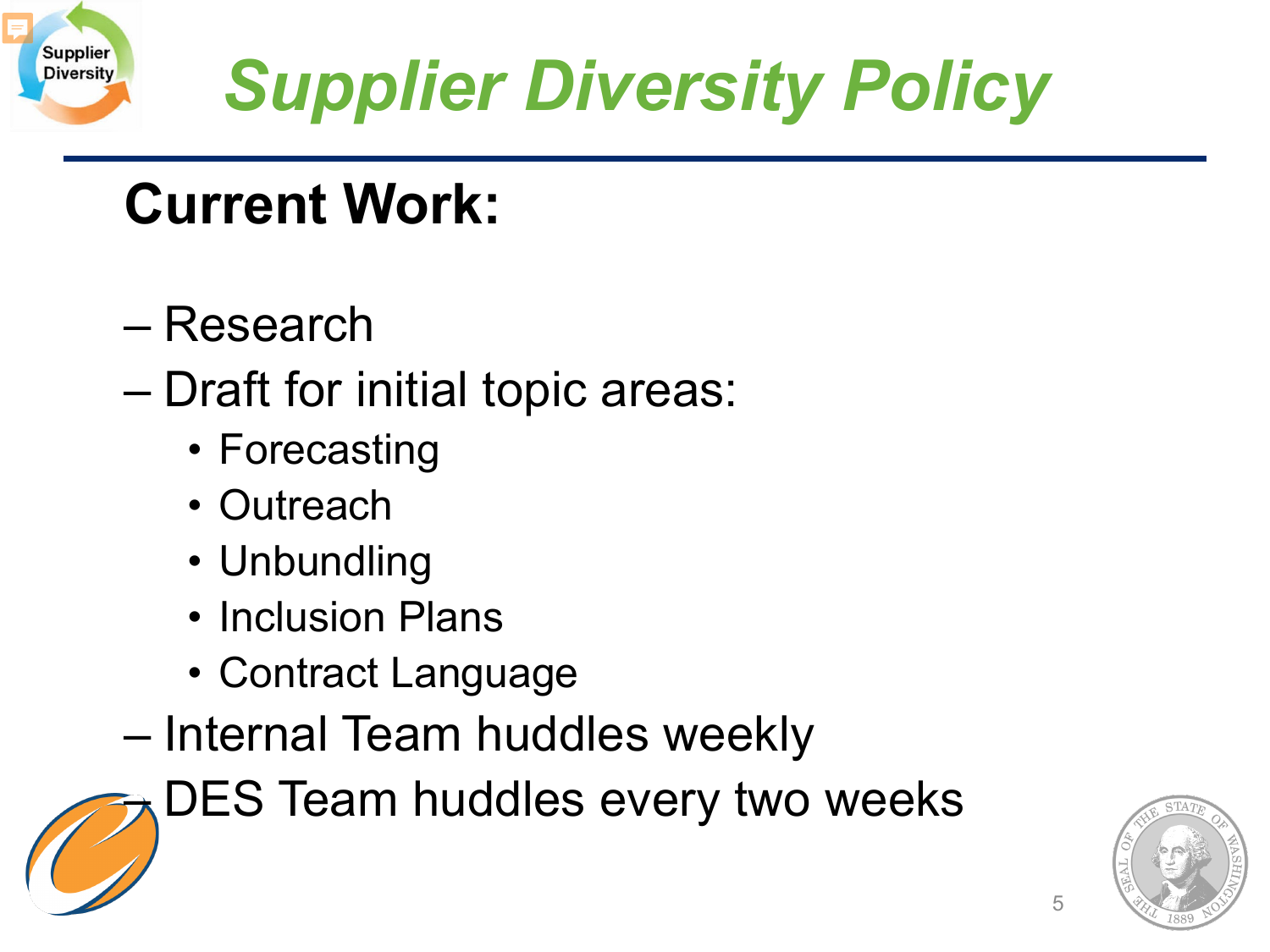

## **Next Steps**

Supplier **Diversity** 

- Targeted stakeholder work
- - Draft next set of policy topic areas:
	- Purchase Cards
	- Transparency
	- Compliance
	- Conditions
	- Complementary documents (Procedure, Guideline/Best Practices/Resources, FAQ)
- Present draft Supplier Diversity Policy at next Policy Workshop (anticipated May 2021)

**Develop training program** 

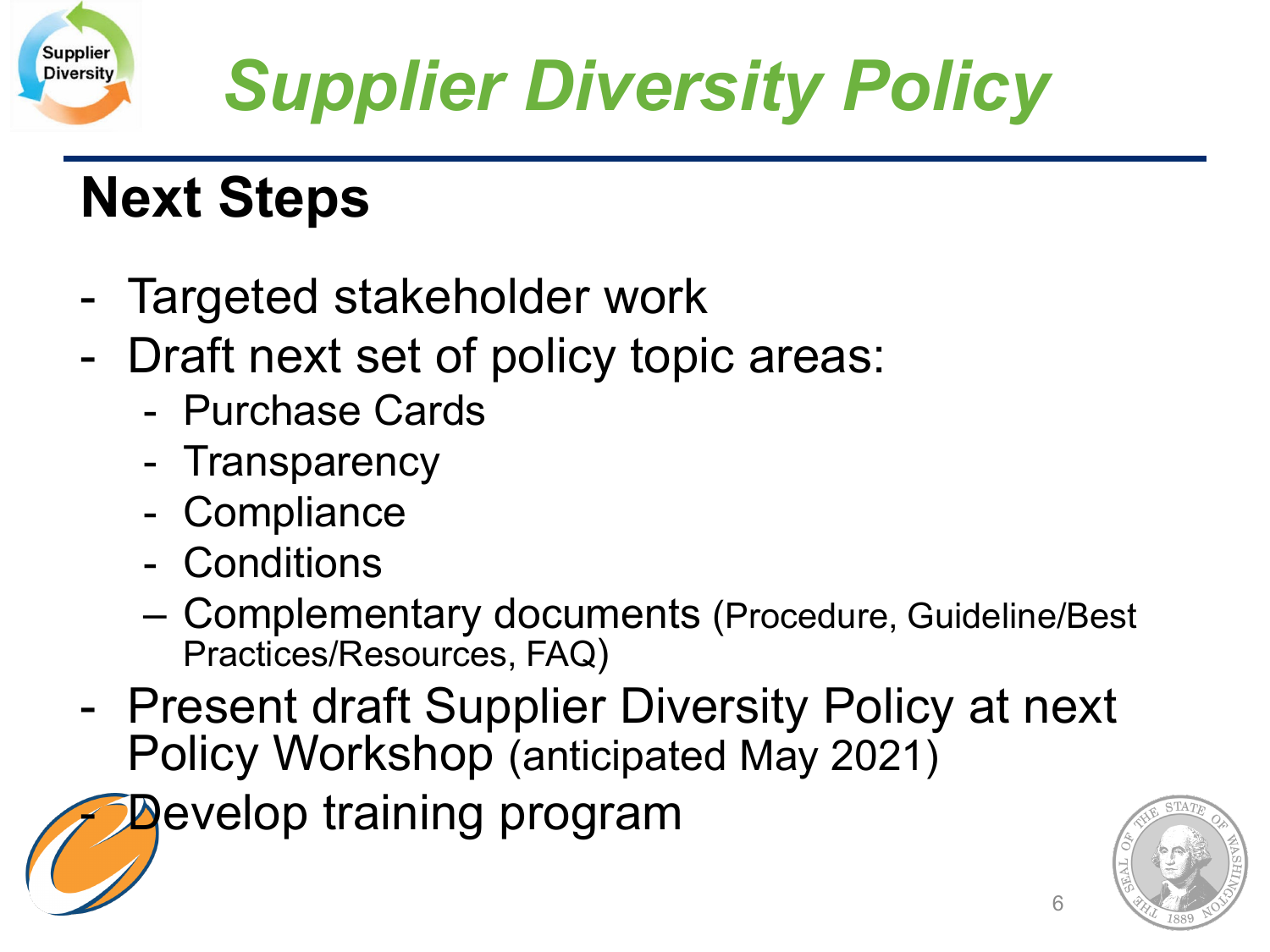

*Supplier Diversity Policy* 

### **Project Schedule**

| <b>Major Milestone</b>                      | <b>Target completion date</b> |
|---------------------------------------------|-------------------------------|
| Draft Supplier Diversity Policy(ies)        | April 30, 2021                |
| Send draft policy(ies) to stakeholders      | May 5, 2021                   |
| Policy Workshop                             | May 19, 2021                  |
| Revise draft policy(ies), based on feedback | June 29, 2021                 |
| Develop Training Program                    | August 1, 2021                |
| Publish Revised Final Policy(ies)           | September 1, 2021             |